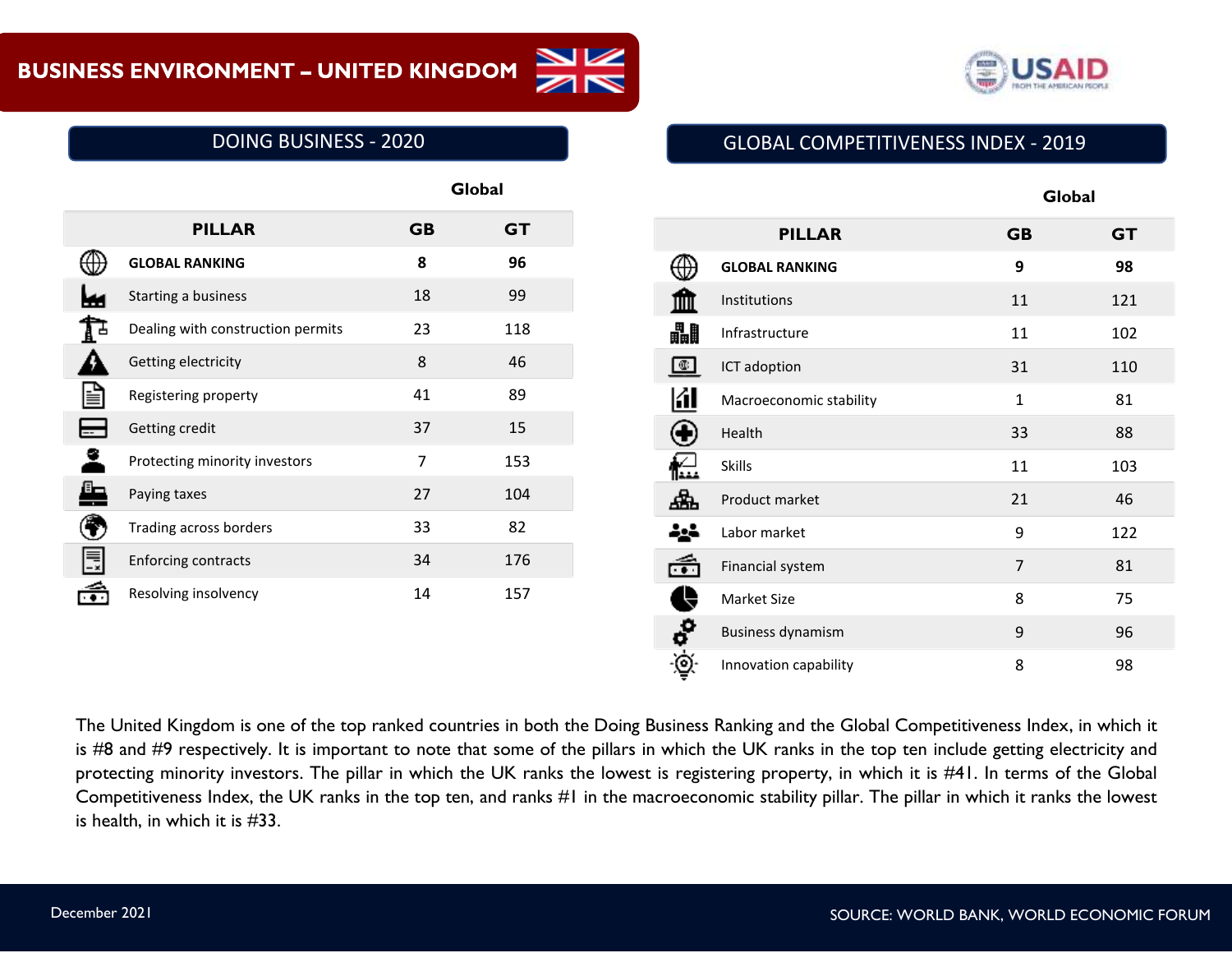

#### INVESTMENT PROJECTS 2021

# **766** Investment Projects in the United Kingdom January 2021 to October 2021

# **Investment Sources**



#### **United States** Germany  $=$  France

- Ireland
- Australia
- India
- **The Netherlands**
- Japan
- $s$ Spain
- Switzerland
- **Sweden**
- **Others**

#### **Investment Sectors**



| ■ Software & IT              |
|------------------------------|
| <b>Business services</b>     |
| $\equiv$ Communications      |
| <b>Elinancial services</b>   |
| • Food and beverages         |
| • Transportation and storage |
| • Real Estate                |

- 
- **Consumer goods**
- $I$ Industrial equipment
- Automotive OEM
- Others

The United Kingdom undertook 1,040 investment projects in other countries from January to October 2021, and they are disaggregated as follows:





#### **Investment Sectors**





- **Software & IT**
- $F$  Financial services
- **Communications**
- **Transportation and storage**
- **Industrial equipment**
- Food and beverages
- Real estate
- Consumer goods
- **Textiles**
- **Others**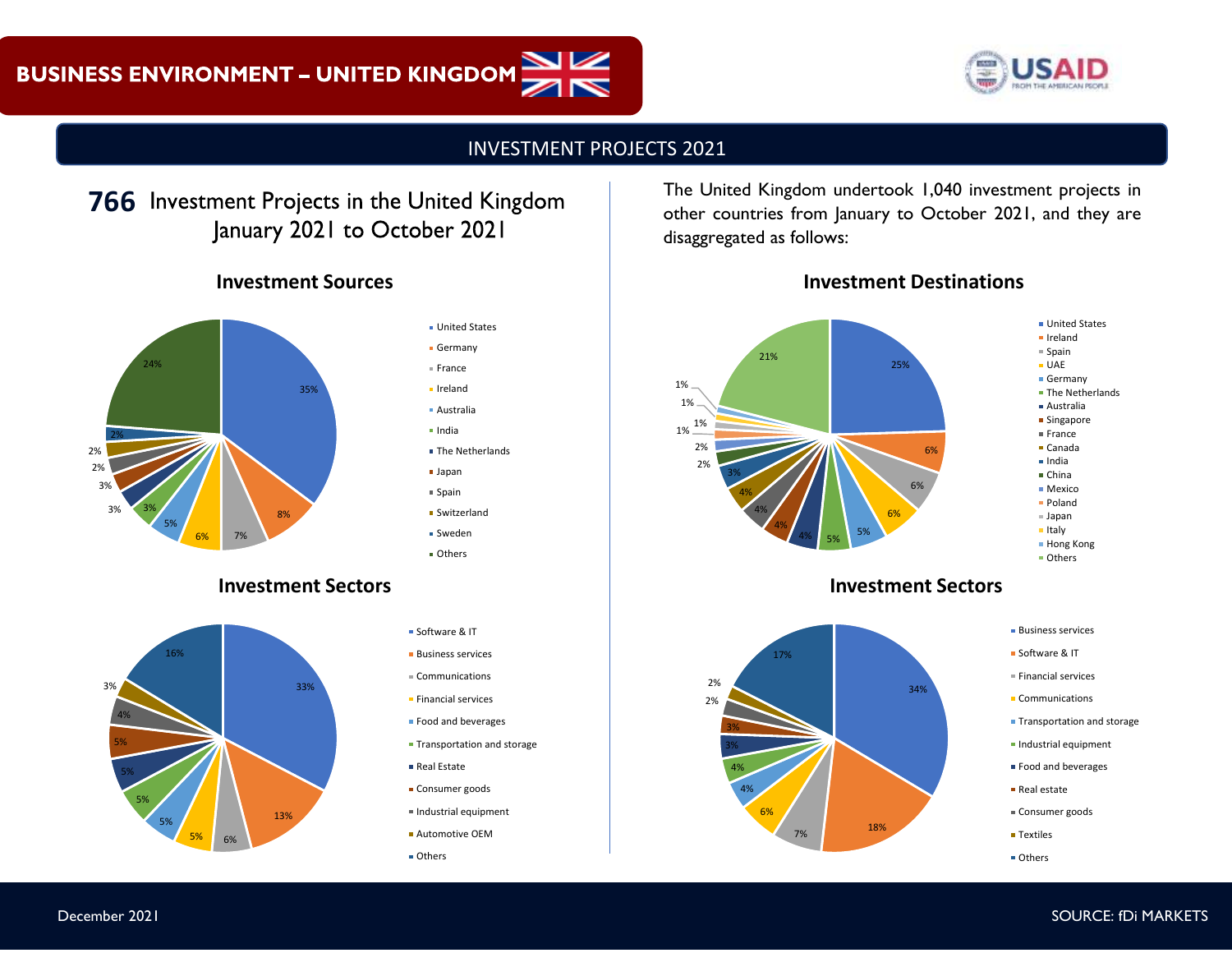

#### INVESTMENT SIGNS 2019 - 2021

# **Investment Sources** 465 Signs of Investments Destined for the United Kingdom From January 2019 to October 2021





#### **Investment Sectors**



- Software & IT
- $F$ inancial services
- Business services
- **Food and beverages**
- **Consumer goods**
- Non-automotive transport OEM
- Communications
- **Health**
- Textiles
- Real estate
- Others

**465** From January 2019 to October 2021 there have been around 1,577 signs of investments originating in the United Kingdom.





#### **Investment Sectors**





- **Financial services**
- Business services
- **Food and beverages**
- **Consumer goods**
- Industrial equipment
- **Textiles**
- **Medical devices**
- Communications
- **Consumer electronics**
- **Others**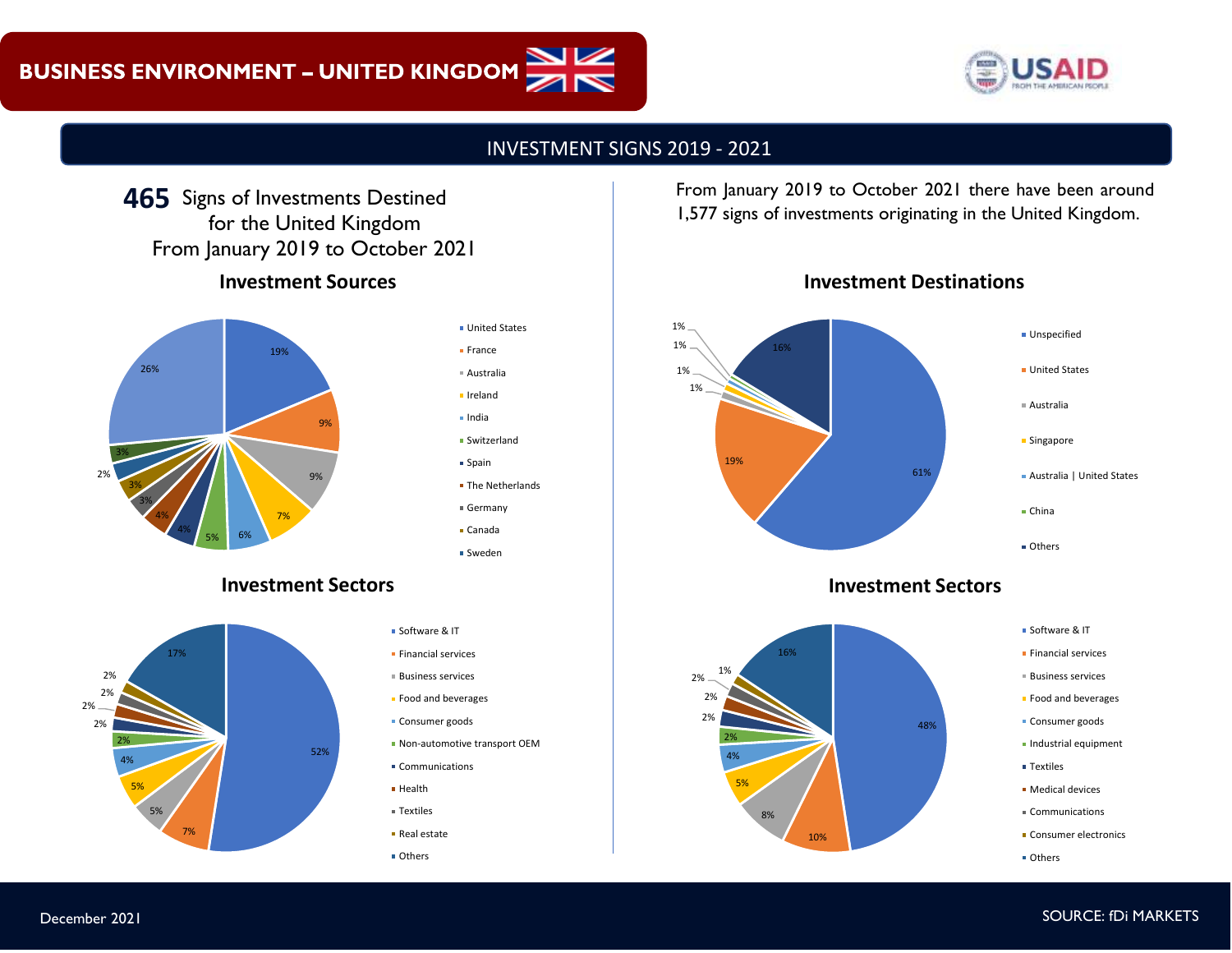

## SITUATION OF THE MANUFACTURING SECTOR THE ECONOMY IN THE UNITED KINGDOM

According to the UK Purchasing Managers' Index, this index reached 58.1 for the month of November compared to 57.8 in October. According to the survey, there continue to be supply-chain problems leading to a shortage of materials. Shortages of both materials and personnel hinder growth, and at the same time, lead to increases in input prices.

The UK manufacturing industry is going through a critical time, due to a post-COVID-19 credit, cash, and cost crisis. Factories in this country are facing problems such as repayment of debts that were accumulated to cope with the pandemic, supply chain disruption, shortages of heavy-vehicle drivers, and energy costs. Another key factor is inflation, which continues to rise, and many companies anticipate that if this continues, their businesses will become unviable.

According to a survey applied to CFOs, some 48% of companies have had difficulty fulfilling orders due to the global supply crisis. On the other hand, around 65% of the companies stated that the lack of cash had caused impact, hindering the growth plans that they had. Companies in this industry received government support in various forms: loans for business interruption due to coronavirus, recovery loans, and COVID-19 corporate financing. Starting next year, the Recovery Loan Program will remain open to companies, but eligibility will be reduced.

According to projections, UK's GDP growth is expected to be between 4.5% and 5.1% by 2022. However, this growth projection is mainly due to the comparison of 2022 figures with the figures obtained after the impact of the drop in production during the national blockade, so that there the figures may be skewed.

The UK economy continues to recover; however, risks remain, since economists at Price Waterhouse Coopers UK consider that this growth will turn increasingly slower as consumers and sectors face rising costs and supply-chain issues. Sectors such as manufacturing are expected to see slow growth in 2022, predicted to be between 1%- 2%. On the other hand, the hospitality and tourism sector is expected to grow between 16% and 20%.

It is foreseen that, in the first quarter of 2022, inflation could reach its highest level recorded in the last three decades. The increase in the maximum price of energy and the VAT cuts for hotels and tourism have affected inflation, placing it at between 5% and 6% for this period. Higher-income households will increase their spending due to their considerable amount of savings and the need to leave the pandemic behind. This could boost growth. However, lower-income households will be affected mainly by rising inflation, higher interest rates, and tax changes such as the increase in national insurance contributions.